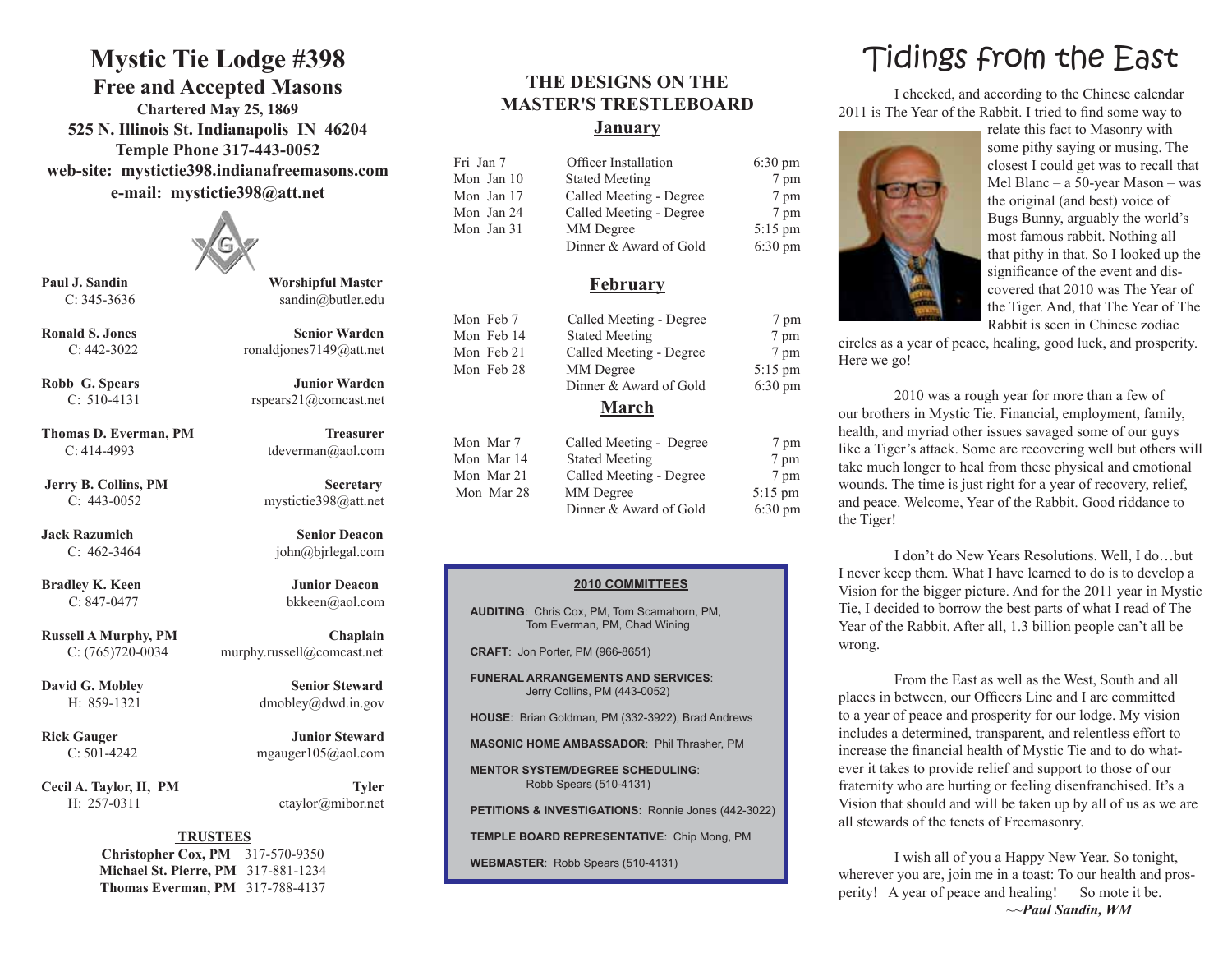### Tidings from the West New Funds Report

2010 was a good year for Mystic Tie Lodge. We were able to do some good things under Worshipful Brother Dan Ritenour's year: •We did some Lodge



Visitations, we went to Madison, Indiana for a weekend retreat and visited the Schofield House -- a good time was had by all; •We built a Wheelchair Ramp for a disabled person under direction of the S.A.W. S program; •A trip to the VA Hospital was done and we distributed socks and toiletries to the veterans; •We will also continue to do charitable work in

2011; •We also elected a new Lodge Secretary, Jerry Collins, who will be a great addition to the Lodge. We are looking forward to a good year in 2011.

 I would like to personally thank the brothers who have contributed extra funds to their dues cards towards our fundraising efforts. We have added three new categories for our brothers to contribute to and it has been a success. The first category is the **Past Master's Jewel Fund** and we have collected \$860. The second one is the **Physical Plant Fund** and that covers lodge room repairs, ritual supplies, etc. The amount collected so far is \$1132.25. Our last category is the **Programming Fund** and that covers our outings and charity work. The amount collected so far is \$1225.75. This is a great effort and is very much appreciated. Thank you all for your generosity.

In closing I would like to encourage the brethren who do not come to lodge on a regular basis to come back to lodge to visit and/or participate in the Craft. We can always use additional people to participate. If there is a part or lecture you would like to learn, talk to one of our lodge officers or you can contact our Craft Chairman (Jon Porter) who would gladly help you.

### **IN MEMORIAM**

### *HE RESTS FROM HIS LABORS*



**Wallace Channing Smith - 5/7/10 Rolland Ray Rork - 8/24/10 William Lawrence Pottenger - 9/20/10 Homer Alton Doriot - 9/28/10 Robert Jaques Moore - 10/24/10 George Rainey Main, Jr - 11/7/10 David Lowden Holmes - 12/15/10**

#### **MYSTIC TIE LIVING PAST MASTERS**

| Richard D Muir       | 1961 | Larry L Maxey      | 1993 |
|----------------------|------|--------------------|------|
| Joseph H Clark       | 1962 | James P Mohr       | 1994 |
| <b>Bloor Redding</b> | 1966 | George R Shepherd  | 1996 |
| John M Leslie        | 1968 | Marvin C Maguire   | 1997 |
| Russell A Murphy     | 1972 | Charles D Swift    | 1998 |
| Odus A Landreth      | 1973 | Scott A Schuster   | 1999 |
| Philip S Kappes      | 1975 | Robert T Scamahorn | 2000 |
| Alexander L Rogers   | 1980 | Curtis E Shirley   | 2000 |
| Robert M Danielson   | 1983 | Anthony W Edwards  | 2001 |
| Jerry M Burton       | 1984 | Christopher L Cox  | 2002 |
| John A Miller        | 1985 | James E Pickett    | 2003 |
| Cecil A Taylor II    | 1986 | Jon M Porter       | 2004 |
| Edgar R McGonigal    | 1987 | Douglas D Fick     | 2005 |
| Michael R St Pierre  | 1988 | Charles L Mong IV  | 2006 |
| Thomas D Everman     | 1989 | Robert G James     | 2007 |
| Robert L Barnett     | 1990 | Brian R Goldman    | 2008 |
| Richard W Cheesman   | 1992 | Patrick D Harmon   | 2009 |
|                      |      | Daniel J Ritenour  | 2010 |

### Tidings from the South VA Hospital Charity

From its earliest days, charity has been the most visible Masonic activity. Freemasons have always been devoted to caring for disadvantaged children, the sick



and the elderly. In the past year, Mystic Tie Lodge has participated in three benevolent events. In June 2010, PM Pete Mohr organized the brethren to assist the Second Presbyterian Church's S.A.W program to build a handicap ramp.

The Mystic Tie VA Hospital Visitation Program is much more than merely "a field trip" to dis-

abled and lonely patients in Indianapolis V.A. Hospital. It is rendering of personal services to all our sons and brothers of Masons and Non-Masons alike, whom now need someone to turn to for encouragement and to make life a little more pleasant. Little things mean a lot. A friendly smile, a warm handshake, an embrace and a kind word can do wonders for those who have valiantly served our country.

In the past, we have provided socks, and toiletries. These patients are also in need of scarves and stocking caps. I will place a collection box in the Tyler's room where you can drop off socks, toiletries, scarves and stocking caps. If you don't have time to pick up anything, but wish to provide a cash contribution to this noble endeavor, I will play the part of your "personal shopper" and obtain any items of which we are still in need.

A passage from the bible; Matthew 25:40, "… whatever you did for one of the least of these brothers of mine, you did for me." This motto is also delightfully applicable to the spirit of Freemasonry where each and every brother is more than happy to give and/or do anything necessary to help another brother in need. All in all, it is fairly obvious that the charity within the walls of the Lodge can be used outside to help any and every person that is on this green Earth.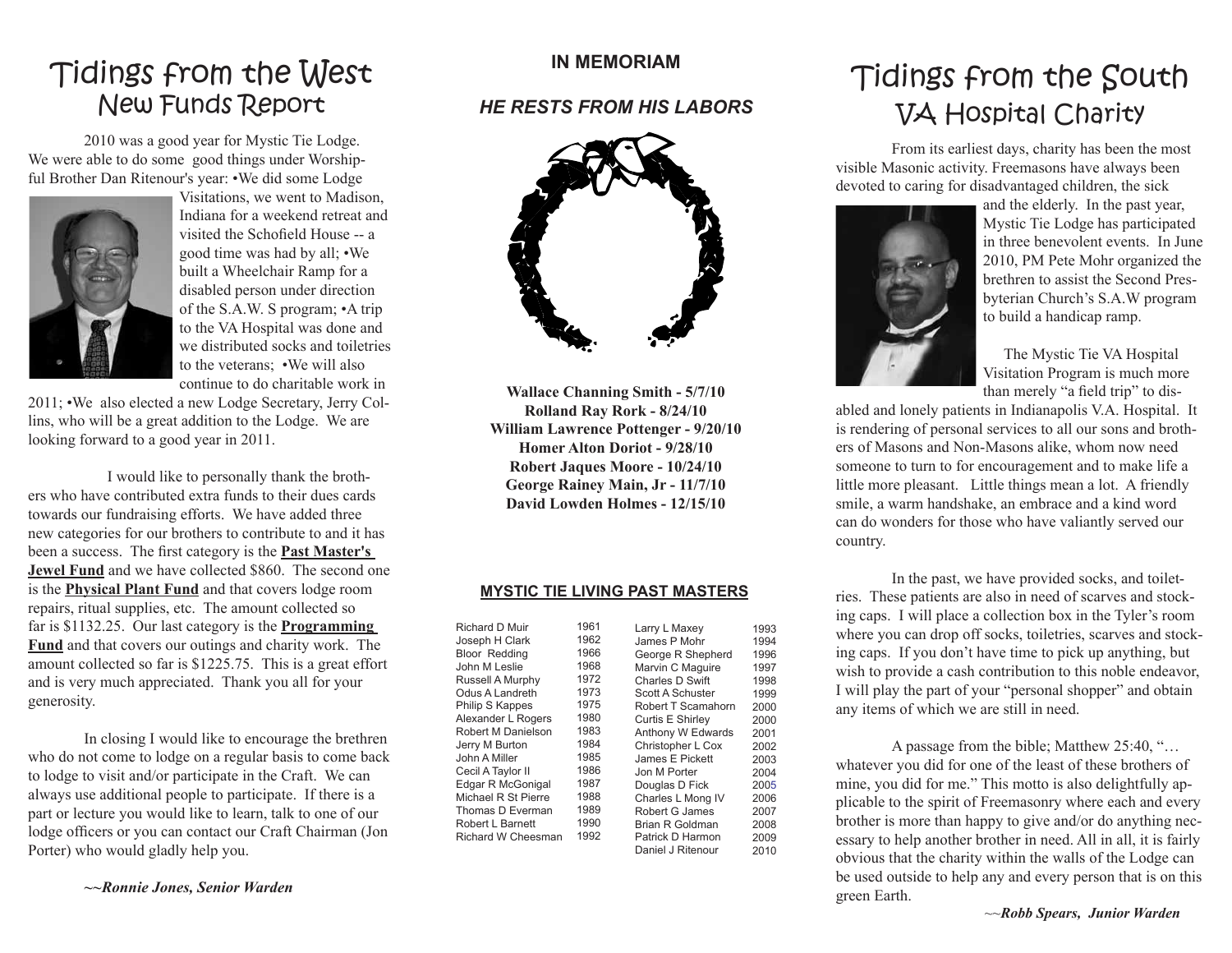*The Lion's Paw -- a Symbol of the Mystic Tie - a Bond between Masons*



JAN - MAR 2011 MYSTIC TIE LODGE #398

# Lodge Becoming More Dimensional

James Awarded MSA



The John Caven Award is reserved for those who have performed above and beyond the call of duty for Mystic Tie. It is presented annually to non-officer members who display exceptional service to the fraternity. This year several of you would be deserving of such an award but one man's name has come to mind time and time again. It was with great pleasure that I awarded the 2010 John Cavern Award to WB Robert G. James.

As you are aware, Bob is dedicated to his Lodge and loves the fraternity. Bob's efforts included: participation in fellowship outings, helps line officers, investigates and educates new members, helped secure a Lodge secretary and helps whenever needed.

# Mystic Tie Leads Valley

Brother Chris Cox, PM was recently appointed to the Adoniram Lodge of Perfection line of officers in the Indianapolis Valley. He joins Doug Fick, PM, Curtis Shirley, PM and Greg Jordan -- who is the current Thrice Potent Master and chairman of the Executive Committee.

# PM's Honor Deceased



Our annual Past Masters night began with the first section of the Master Mason degree followed by a wonderful dinner and then the Necrology (shown above) honoring our departed brothers. Each candle on the altar represents a brother who was called by the Grand Architect during the year. The evening was concluded with the second section of the Master Mason degree with each part filled by a Past Master.